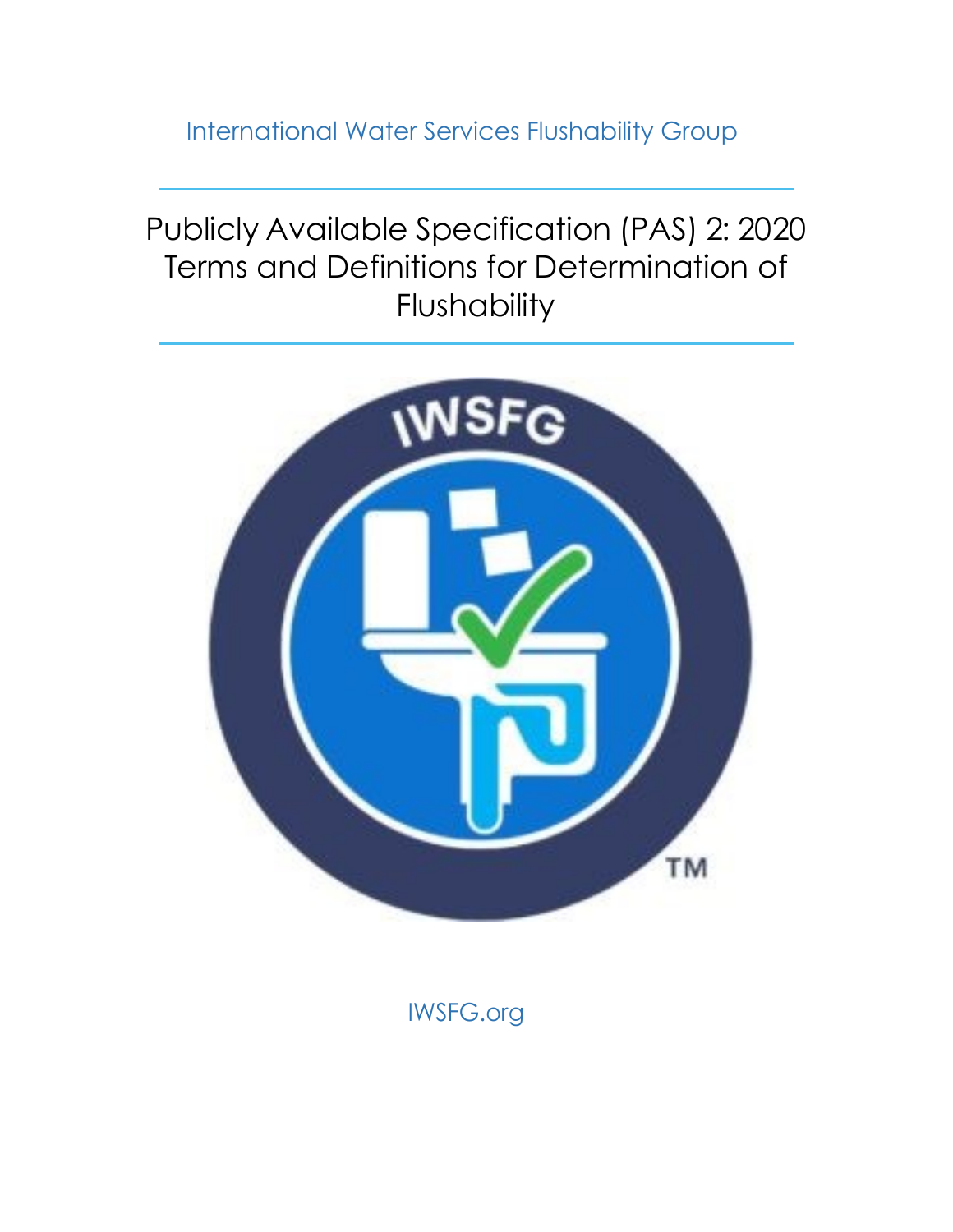### **International Wastewater Services Flushability Group**

#### **IWSFG PAS 2: 2020 Terms and Definitions for Determination of Flushability**

Copyright 2020

#### **Copyright Notice**

This document is copyright-protected by the International Wastewater Services Flushability Group (IWSFG). Neither this document nor any extract from it may be reproduced, stored or transmitted in any form for any other purpose without prior written permission from the IWSFG.

The IWSFG permits downloading and use of the documents without charge for the purposes of determining whether or not a product is likely to be considered flushable and so identified. Such purpose includes the development of guidelines, standards and regulations.

#### **Foreword**

The International Wastewater Services Flushability Group (IWSFG) is an international coalition of national and regional wastewater services' associations and organizations and individual wastewater services.

The work of preparing the specifications is carried out by various drafting groups comprising volunteers designated by the principal and the supporting participants of the group. They participate on a voluntary basis, without remuneration of any kind.

*The criteria for flushability and the appropriate test methods are the product of a global consensus of the coalition members and reflect test methods and criteria to ensure a product labelled as flushable will not impact drain lines, various onsite treatment and wastewater collection and treatment systems as well as the downstream environment. The IWSFG recommends that the PAS documents are adopted in entirety without modification. It should be noted that Japan has adopted the 2018 version of these PAS documents except toilet and drain line clearance to address specific local circumstances.*

It is acknowledged that the majority of this document is due to the long-standing work of industry experts working with wastewater representatives over many years. Attention is drawn to the possibility that some of the elements of this document may be the subject of patent rights. The IWSFG shall not be held responsible for identifying any or all such patent rights.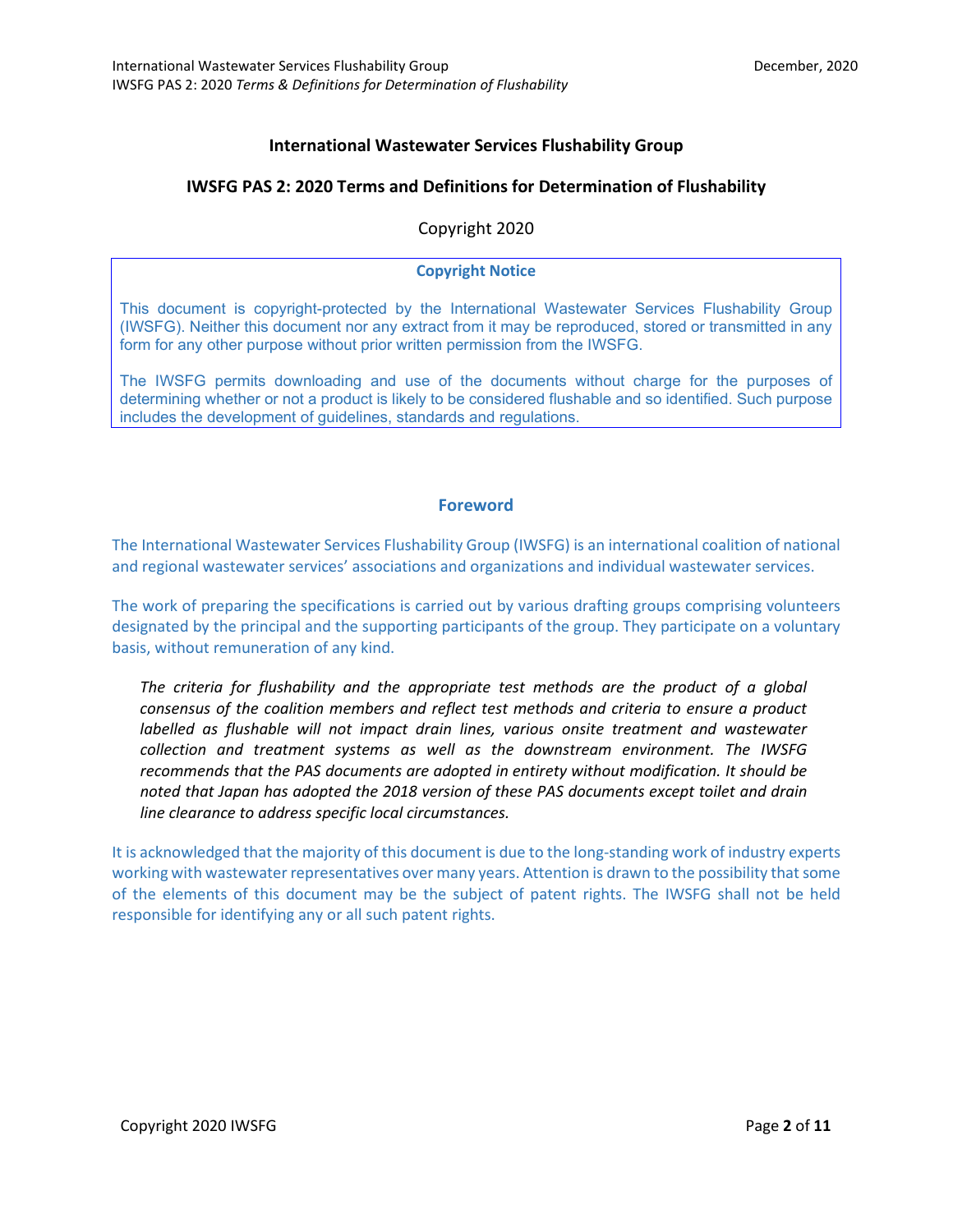# <span id="page-2-0"></span>Versioning

| <b>Version</b>     | Date      | <b>Changes</b>                                                                                                                                                                                                                                                                                                |
|--------------------|-----------|---------------------------------------------------------------------------------------------------------------------------------------------------------------------------------------------------------------------------------------------------------------------------------------------------------------|
| <b>IWSFG: 2018</b> | June 2018 | Initial PAS documents, formulated by water industry experts, and<br>incorporating modifications based on public comments.                                                                                                                                                                                     |
| <b>IWSFG: 2020</b> | Dec 2020  | <b>General Changes:</b><br>Added Version Control.<br>$\bullet$<br>Updated Version Date to reflect IWSFG 2020 and<br>$\bullet$<br>INDA/EDANA reference to reflect Edition 4.<br>An updated logo - providing additional text along with a<br>$\bullet$<br>clearer tick mark and an internal view of the toilet. |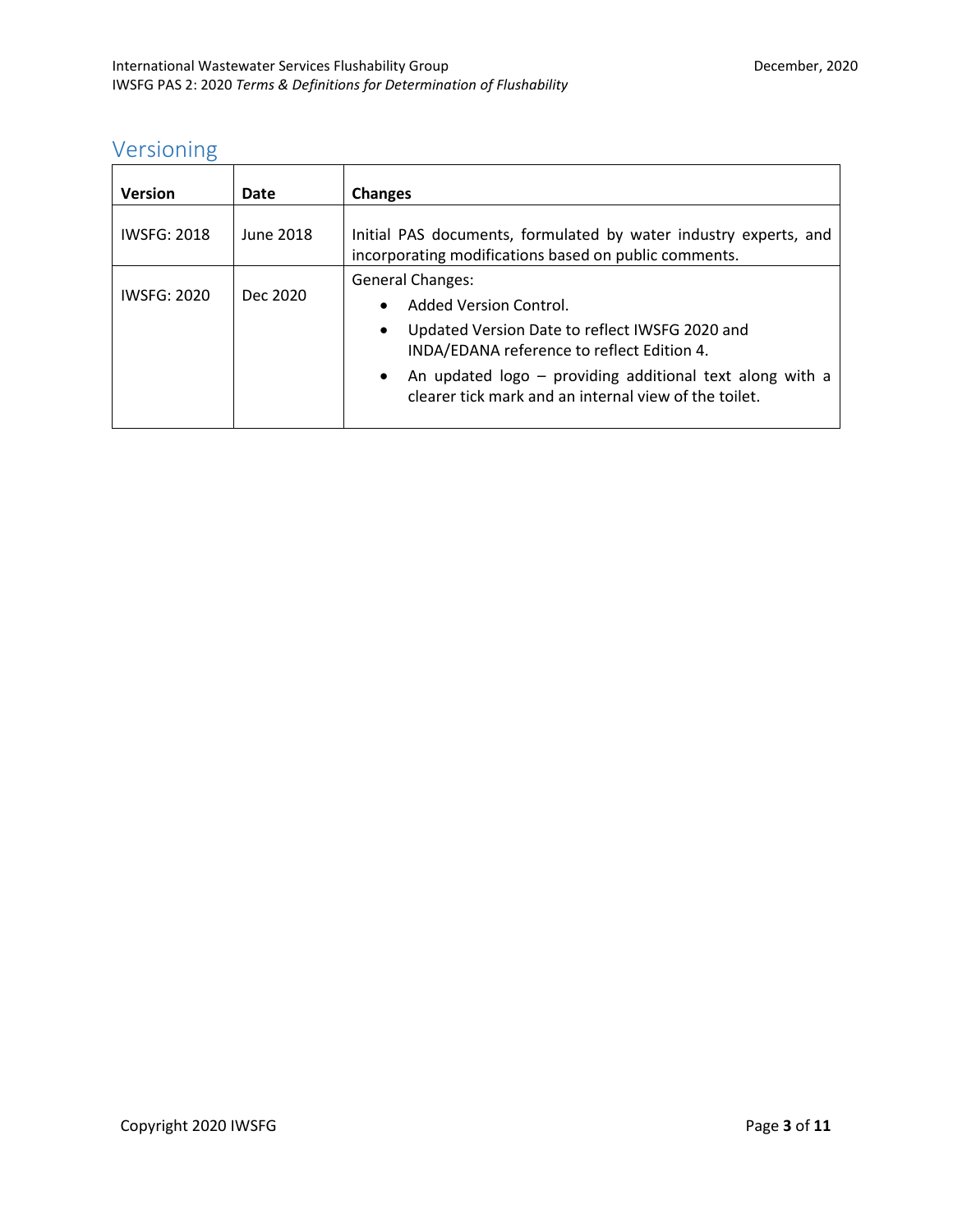## Contents

| $\mathbf{1}$                                                                               |     |       |                                                                                        |  |  |
|--------------------------------------------------------------------------------------------|-----|-------|----------------------------------------------------------------------------------------|--|--|
| 2                                                                                          |     |       |                                                                                        |  |  |
| 3                                                                                          |     |       |                                                                                        |  |  |
| 4                                                                                          |     |       |                                                                                        |  |  |
|                                                                                            | 4.1 |       |                                                                                        |  |  |
|                                                                                            | 4.2 |       |                                                                                        |  |  |
| 5                                                                                          |     |       |                                                                                        |  |  |
|                                                                                            |     |       | 5.1 Definitions Related to Components of Wastewater Collection and Treatment Systems 7 |  |  |
|                                                                                            |     | 5.1.1 |                                                                                        |  |  |
|                                                                                            |     | 5.1.2 |                                                                                        |  |  |
|                                                                                            |     | 5.1.3 |                                                                                        |  |  |
|                                                                                            |     | 5.1.4 |                                                                                        |  |  |
|                                                                                            |     | 5.1.5 |                                                                                        |  |  |
|                                                                                            |     | 5.1.6 |                                                                                        |  |  |
|                                                                                            |     | 5.1.7 |                                                                                        |  |  |
| 5.2 Definitions Related to Conditions within Wastewater Collection and Treatment Systems 8 |     |       |                                                                                        |  |  |
|                                                                                            |     | 5.2.1 |                                                                                        |  |  |
|                                                                                            |     | 5.2.2 |                                                                                        |  |  |
|                                                                                            |     | 5.2.3 |                                                                                        |  |  |
|                                                                                            |     | 5.2.4 |                                                                                        |  |  |
|                                                                                            |     | 5.2.5 |                                                                                        |  |  |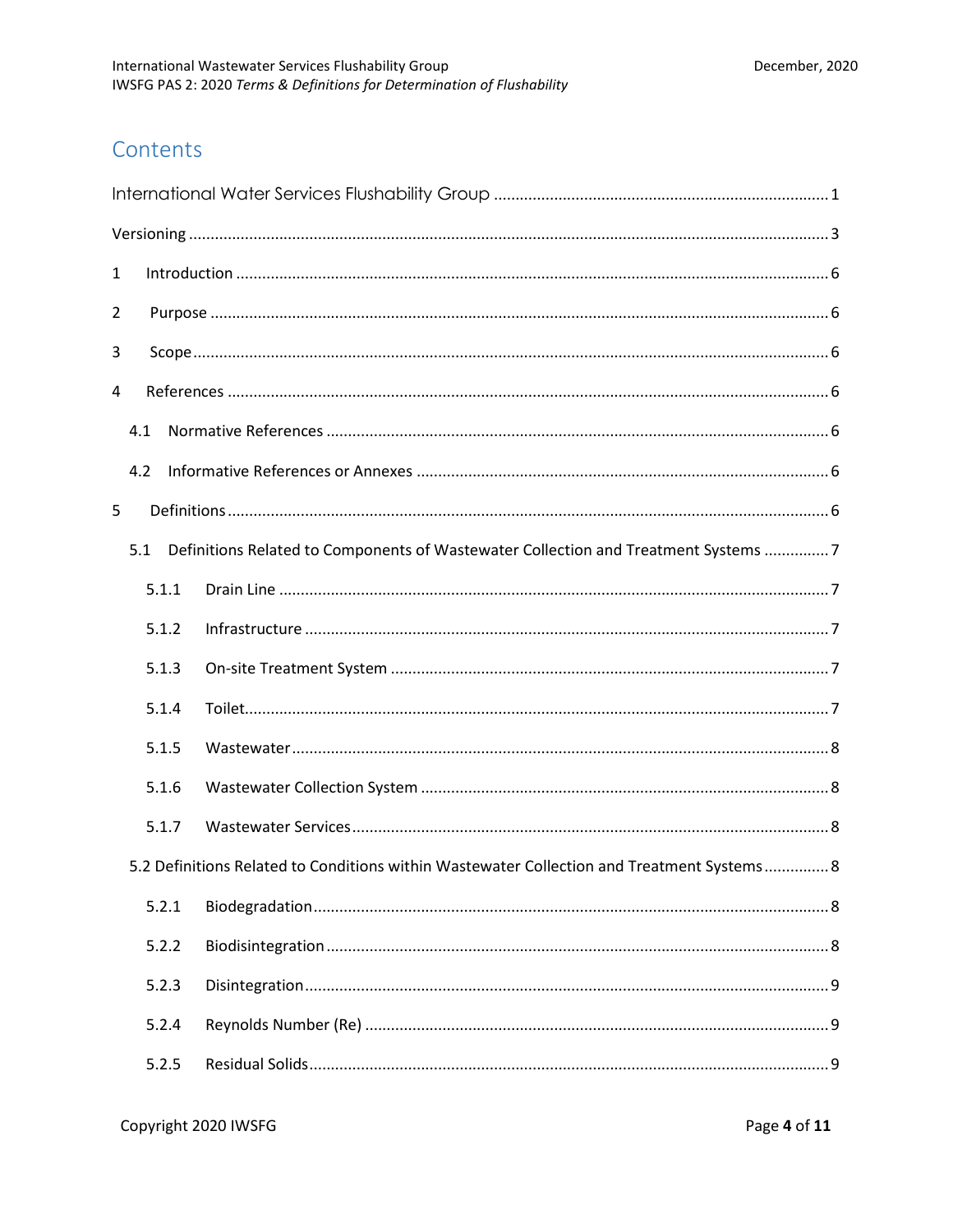| 5.2.6 |  |  |  |
|-------|--|--|--|
| 5.3   |  |  |  |
| 5.3.1 |  |  |  |
| 5.3.2 |  |  |  |
| 5.3.3 |  |  |  |
| 5.3.4 |  |  |  |
| 5.3.5 |  |  |  |
| 5.3.6 |  |  |  |
| 5.3.8 |  |  |  |
|       |  |  |  |
| 5.4.1 |  |  |  |
| 5.4.2 |  |  |  |
| 5.4.3 |  |  |  |
| 5.4.4 |  |  |  |
| 5.4.5 |  |  |  |
| 5.4.6 |  |  |  |
| 6     |  |  |  |
| 6.1   |  |  |  |
|       |  |  |  |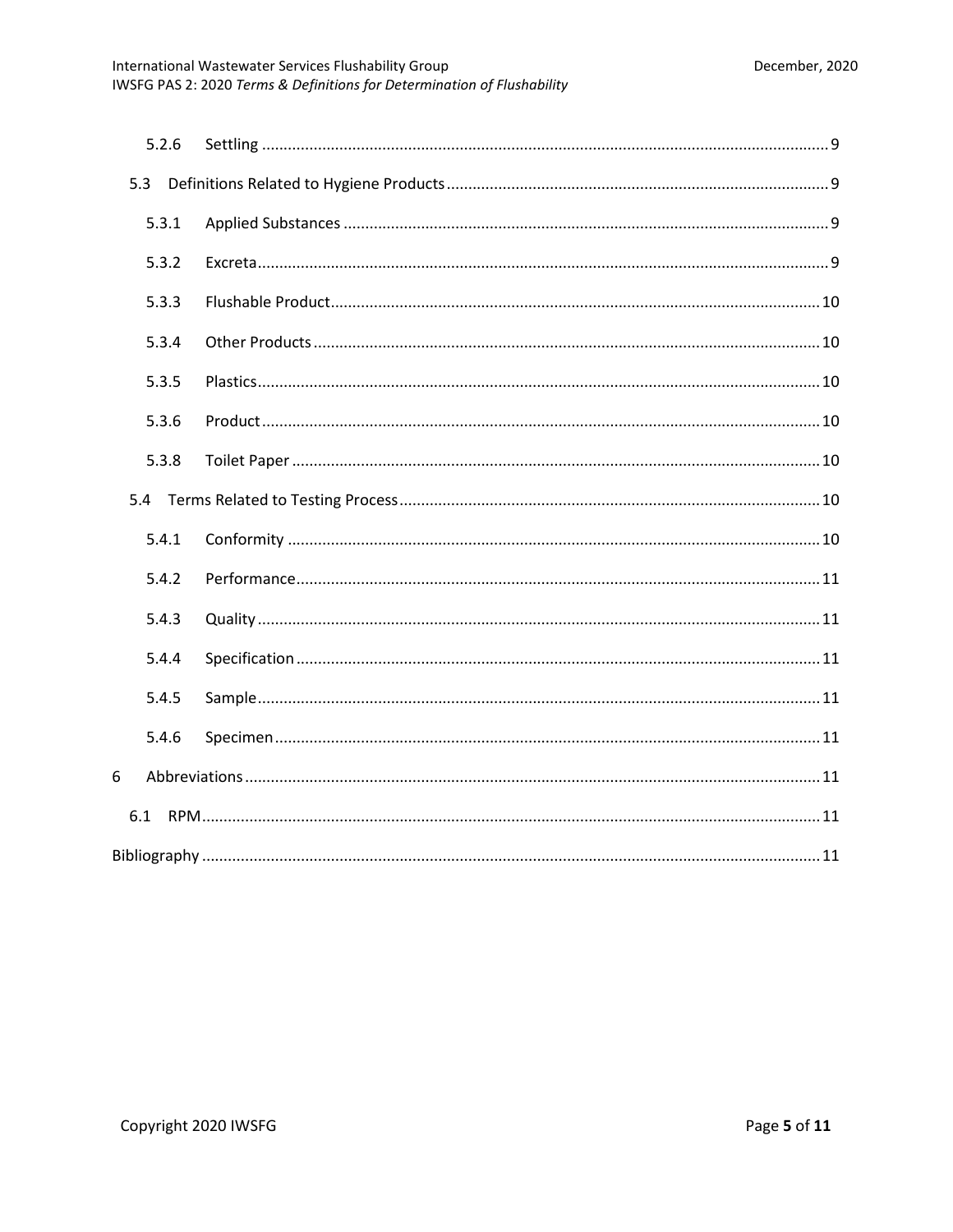## <span id="page-5-0"></span>1 Introduction

Standardization requires the establishing of a language common to the various stakeholders to promote policy understanding and conformity. Hence, the purpose of this Publicly Available Specification (PAS) document is to set out the definitions and abbreviations related to the determination of flushability.

## <span id="page-5-1"></span>2 Purpose

The purpose of this PAS document is to provide all the definitions and abbreviations used in the IWSFG PAS: 2020 documents. Hence, it will provide continuity between all the documents. The document is designed to be used in conjunction with IWSFG PAS 1: 2020 *Criteria for Recognition as a Flushable Product* and IWSFG PAS 3: 2020 *Disintegration Test Methods – Slosh Box*.

## <span id="page-5-2"></span>3 Scope

This document defines the terms, definitions and abbreviated terms that constitute a common terminology to stakeholders in the manufacture and sale of hygiene products and in the operation of wastewater conveyance and treatment systems.

The following definitions are provided in this document:

- 1. The various components of a wastewater conveyance and treatment system;
- 2. Conditions within wastewater conveyance and treatment systems; and
- 3. The components of hygiene products.

The following definitions are beyond the scope of this document:

1. Those terms used to describe the performance of hygiene products in their intended uses.

## <span id="page-5-3"></span>4 References

### <span id="page-5-4"></span>4.1 Normative References

There are no normative references for this document.

#### <span id="page-5-5"></span>4.2 Informative References or Annexes

There are no informative references or annexes for this document.

## <span id="page-5-6"></span>5 Definitions

For the purposes of the IWSFG PAS documents, the following terms and definitions apply.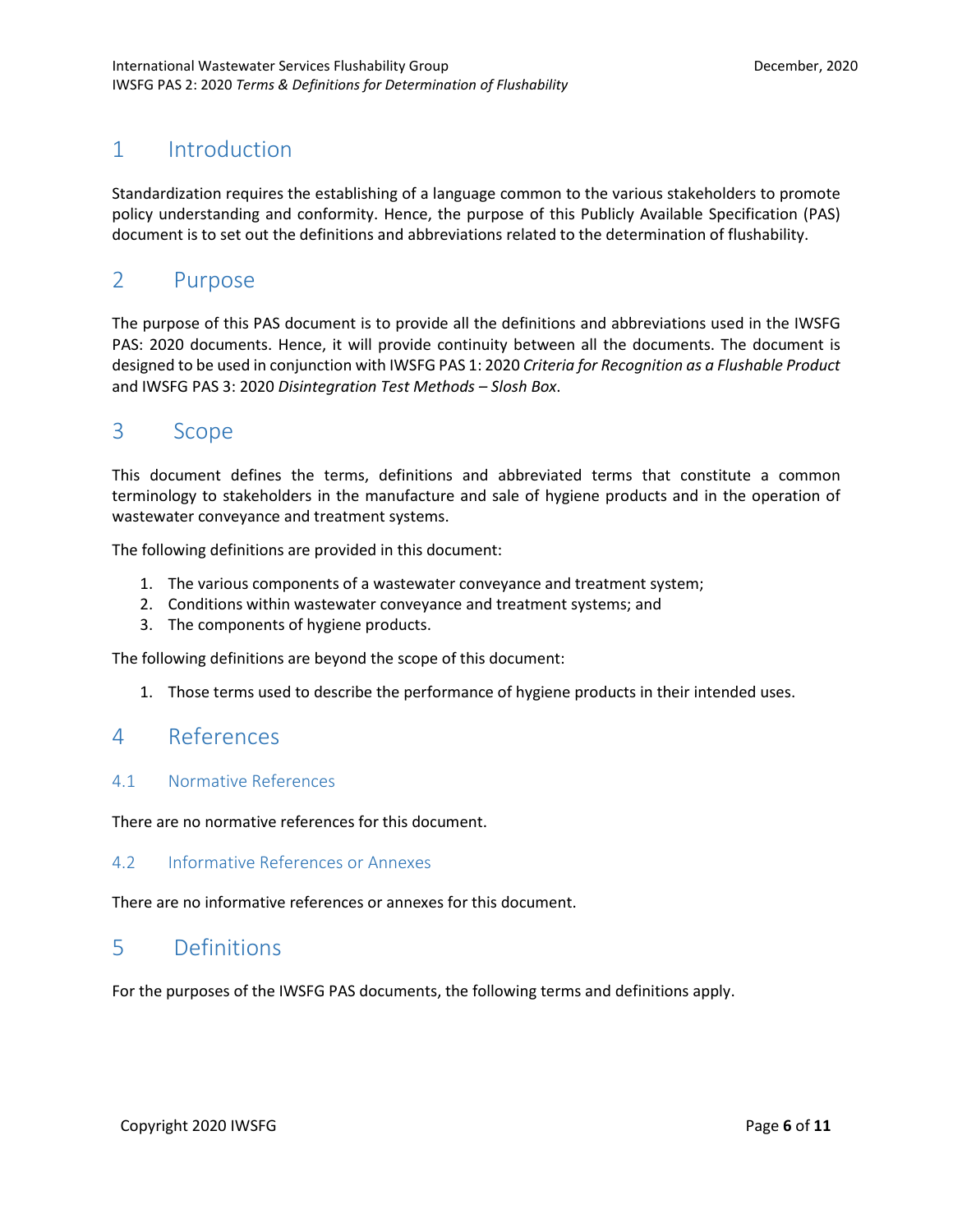### <span id="page-6-0"></span>5.1 Definitions Related to Components of Wastewater Collection and Treatment Systems

#### <span id="page-6-1"></span>5.1.1 Drain Line

A pipe system that conveys wastewater generated from within a building, through the building to an onsite treatment system or a wastewater collection system.

Note: This term applies to gravity, pump, force and vacuum systems.

#### <span id="page-6-2"></span>5.1.2 Infrastructure

A system of facilities, equipment and services needed for the operation of an organization.

Note: In a wastewater utility, it is advisable to reserve the term "infrastructure" for physically fixed equipment and installations.

SOURCE: ISO 9000: 2015, Quality Management, 3.5.2, Modified – Note added.

#### <span id="page-6-3"></span>5.1.3 On-site Treatment System

A wastewater treatment system located on or near the property where the wastewater is generated.

SOURCE: publication: ISO TR 24524:2019.

Notes:

1. An example of an on-site treatment system is a septic tank.

2. A properly maintained on-site treatment system may require the regular removal of sludge and its conveyance for treatment and disposal at an authorized receiving facility.

#### <span id="page-6-4"></span>5.1.4 Toilet

A sanitary appliance that consists of a pan, seat, flushing apparatus, and any necessary flush pipes.

SOURCE: ISO 6707-1:2014(en), 5.4.9.

Note: Also known in some regions as a water closet.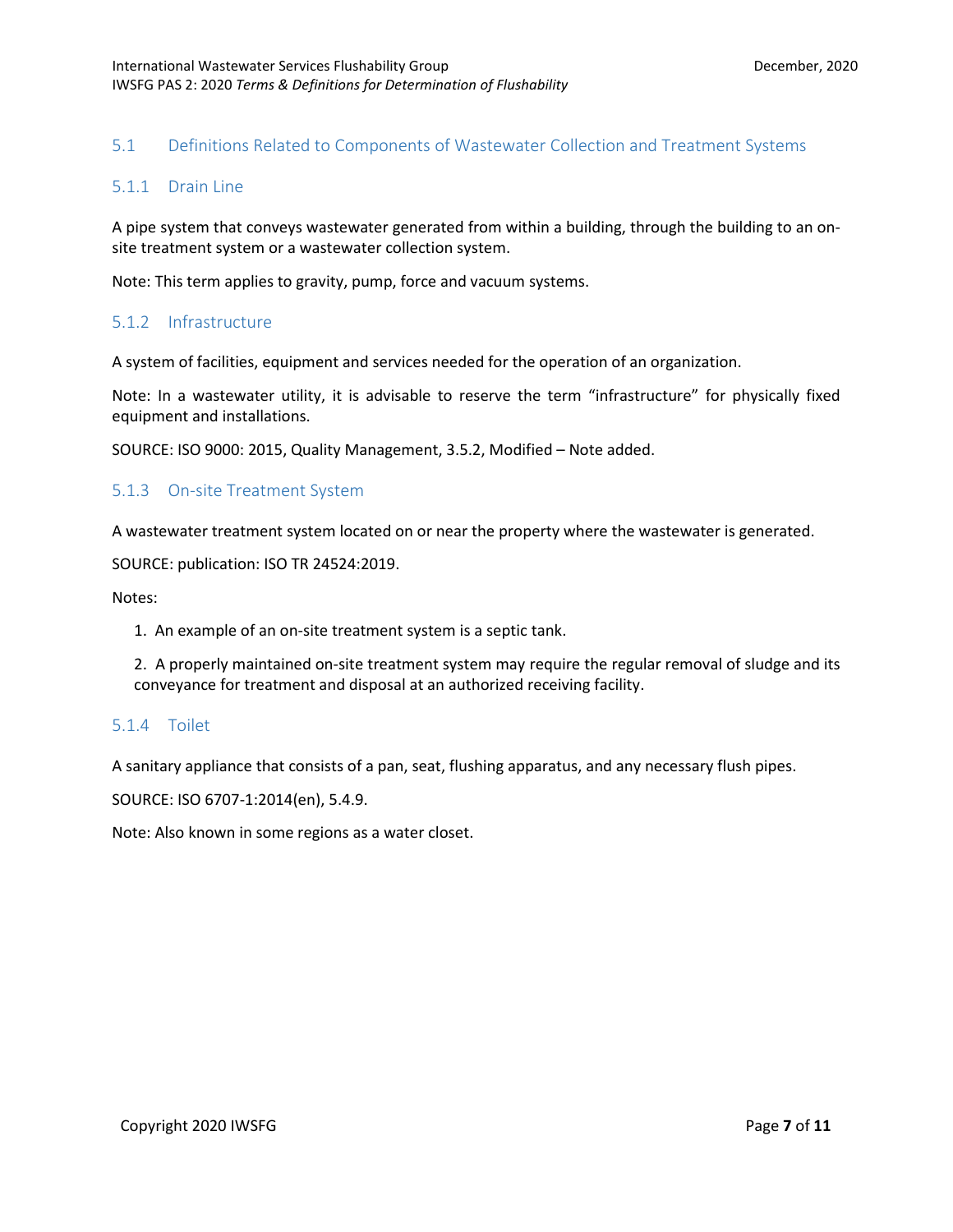### <span id="page-7-0"></span>5.1.5 Wastewater

Water originating from any combination of domestic, institutional, commercial or industrial activities, or any incidental sewer inflow/infiltration, which can include collected stormwater that is discharged into the environment or sewer.

SOURCE: adapted from EN 16323: 2014. 2.3.10.65

Note: The definition of wastewater here also includes sanitary wastes in an undiluted form.

#### <span id="page-7-1"></span>5.1.6 Wastewater Collection System

A system of conduits used for conveying wastewater.

Notes:

1. A system typically begins with connecting pipes leading from a building to one or more levels of larger sewer pipes, which terminate at a wastewater treatment plant.

2. The flow in sewer pipes can be either generated by gravity, pumped or be a combination of the two means.

3. A wastewater conveyance system can also convey stormwater.

#### <span id="page-7-2"></span>5.1.7 Wastewater Services

Services provided by wastewater utilities.

### <span id="page-7-3"></span>5.2 Definitions Related to Conditions within Wastewater Collection and Treatment Systems

#### <span id="page-7-4"></span>5.2.1 Biodegradation

Process by which organic substances are decomposed by micro-organisms into simpler substances such as carbon dioxide, water and ammonia.

SOURCE: Based on OECD Glossary of Statistical Terms, 2002.

#### <span id="page-7-5"></span>5.2.2 Biodisintegration

Disintegration that involves biodegradation.

SOURCE: Guidelines for Assessing the Flushability of Disposable Nonwoven Products, Edition 4, May 2018 INDA / EDANA.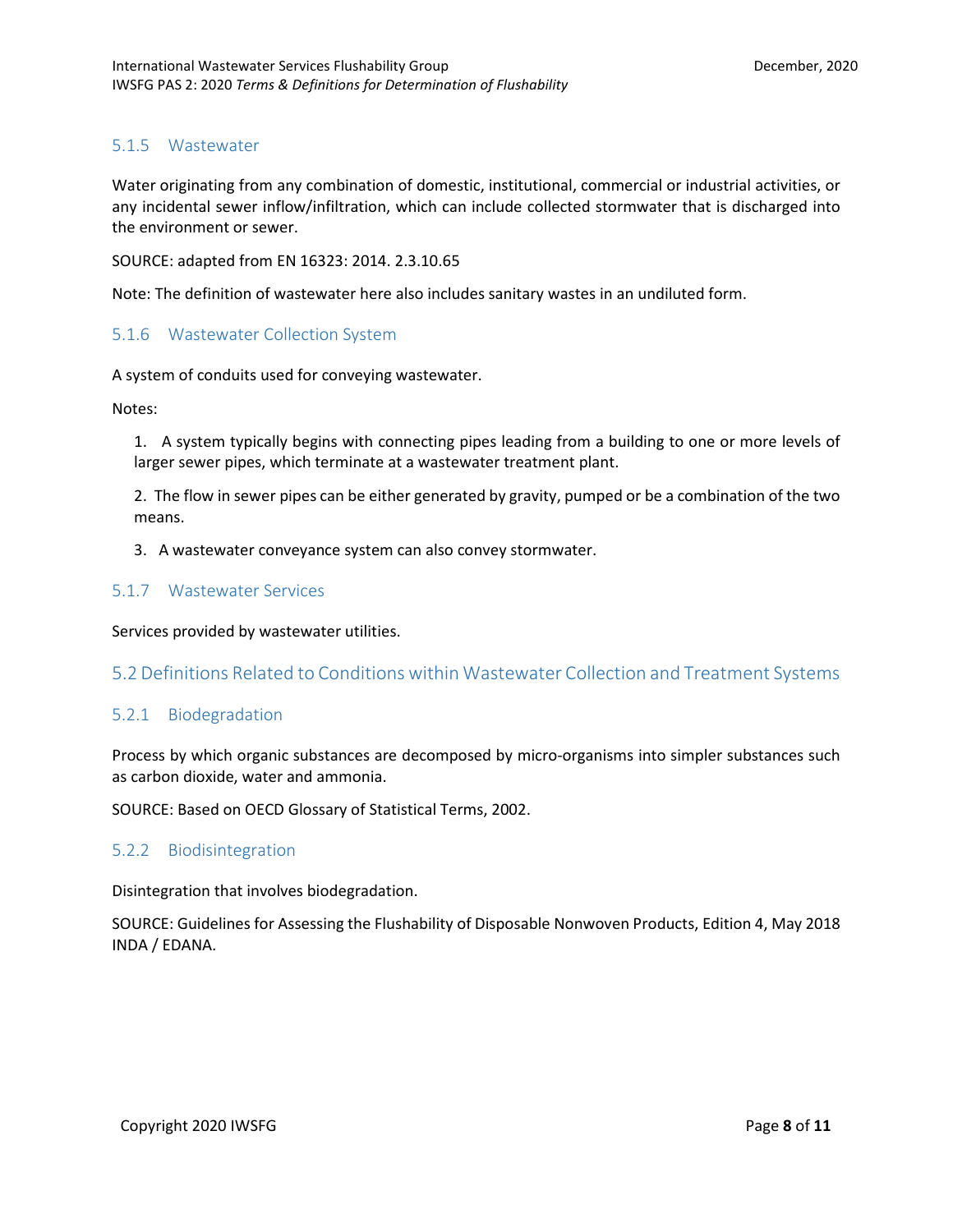### <span id="page-8-0"></span>5.2.3 Disintegration

A process in which a product weakens, loses integrity, and breaks into smaller parts.

SOURCE: Excerpted from Guidelines for Assessing the Flushability of Disposable Nonwoven Products, Edition 4, May 2018 INDA/EDANA.

#### <span id="page-8-1"></span>5.2.4 Reynolds Number (Re)

The dimensionless ratio of the inertial flow forces to the viscous forces within a fluid

**Note 1 to entry:** an indicator of the flow characteristics (laminar or turbulent) of a moving fluid.

SOURCE: ISO 28520:2009(en), 3.4.

#### <span id="page-8-2"></span>5.2.5 Residual Solids

Broad range of materials that might be encountered in the management of a sewage treatment plant, including biosolids, sludge and sewage sludge. Residual solids also include screenings (i.e. debris), grit (i.e. sand), and scum (i.e. fats, oils and grease).

SOURCE: Excerpted from Criteria for Sewage Works Design (Orange Book) – Washington State Department of Ecology Publication #98-37 WQ, August 2008.

#### <span id="page-8-3"></span>5.2.6 Settling

The process by which the whole, or the dispersed pieces, of a material will deposit themselves at the lower levels of body of fluid through loss of buoyancy or due to gravity.

Note: this effect can be observed in both stationary and moving liquids.

SOURCE: Adapted from publication ISO TR 24524:2019.

### <span id="page-8-4"></span>5.3 Definitions Related to Hygiene Products

#### <span id="page-8-5"></span>5.3.1 Applied Substances

Substances used within or on the substrate, such as bonding agents or lotions, to achieve an intended purpose including improved wet strength, smoothness, disinfection or topical treatment.

#### <span id="page-8-6"></span>5.3.2 Excreta

Waste matter eliminated or separated from the human body such as sweat, urine, feces, blood, mucous and vomit.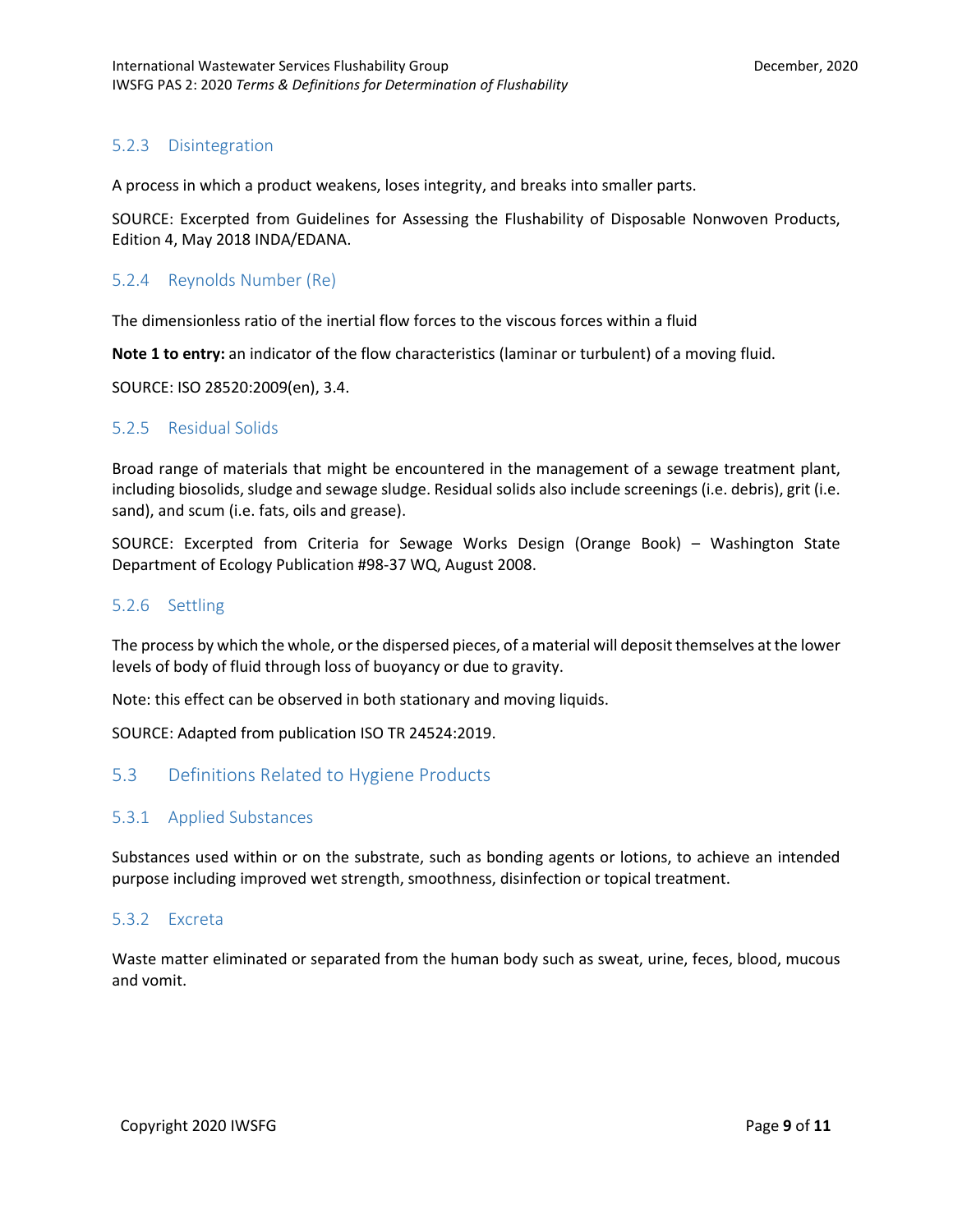## <span id="page-9-0"></span>5.3.3 Flushable Product

A product that is considered suitable for disposal via a toilet and drain line to an on-site treatment system or to a wastewater collection system and a wastewater treatment system because it will not materially adversely impact those systems or the downstream environment.

### <span id="page-9-1"></span>5.3.4 Other Products

Products that are neither dry nor moist tissues that have an intended hygienic purpose e.g. condoms, colostomy bags, litters, medical devices, and flushable toilet brushes.

#### <span id="page-9-2"></span>5.3.5 Plastics

Solid material which contains, as an essential ingredient, one or more synthetic organic high polymers and which is formed (shaped) during either manufacture of the polymer or the fabrication into a finished product by heat and/or pressure.

SOURCE: ISO 13617:2001(en), 3.1.2.

Note: Of concern to flushable products are plastic fibers. These are determined and quantified by testing that conforms to TAPPI 401, ISO 9184-1 through ISO 9184-5 (1990) or ASTM D629-15. These fibers include, but are not limited to the following: polyester, polyamide, polypropylene, polyurethane acrylic, polylactic acid, polyethylene and polyvinyl.

#### <span id="page-9-3"></span>5.3.6 Product

Tangible output that is the result of a process that does not include activities, which are performed at the interface between the supplier (provider) and the customer.

SOURCE: ISO 9000: 2015 Quality management systems — Requirements.

#### <span id="page-9-4"></span>5.3.8 Toilet Paper

Dry tissue paper product intended for sanitary use in a toilet.

SOURCE: ISO 12625-1:2011 Tissue paper and tissue products —Part 1: General guidance on terms, 4.63.

#### <span id="page-9-5"></span>5.4 Terms Related to Testing Process

#### <span id="page-9-6"></span>5.4.1 Conformity

Fulfillment of a set recommendation or requirement.

Note: In English, the word "conformance" is synonymous but deprecated. In French, the word "compliance" is synonymous but deprecated.

SOURCE: ISO 9000: 2015, Quality Management, 3.6.11, modified – Note 2 has been deleted.